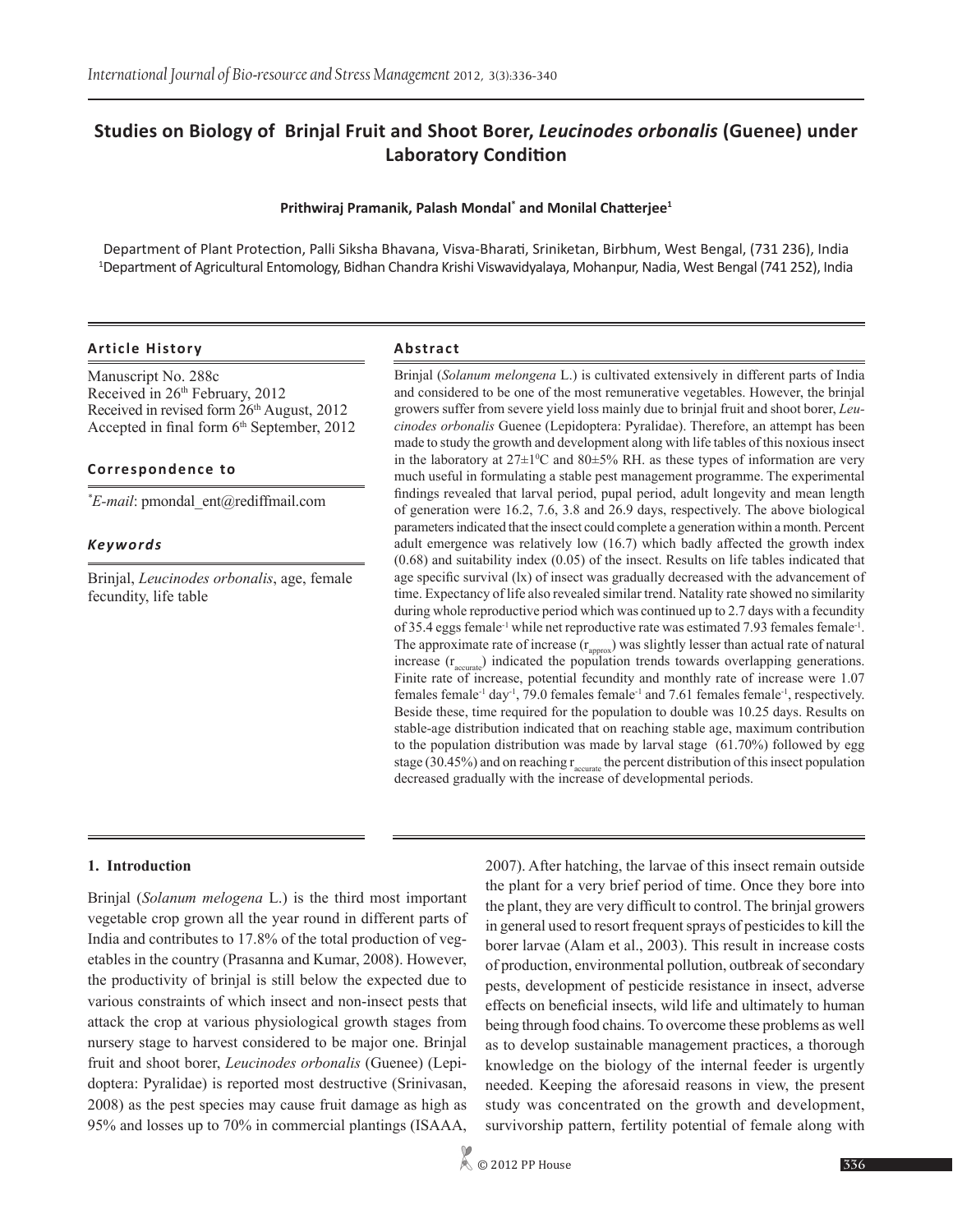stable-age distribution during the whole life span of this insect under laboratory condition.

#### **2. Materials and Methods**

## *2.1. Rearing for ovipositional studies*

Brinjal var. *Sati* (local variety) was cultivated in farmer's field near Sriniketan of Birbhum district of red lateritic zone of West Bengal. The infested fruits with borer larvae were collected from the field and kept in glass jars (8˝ diam. and 12˝ long) till adult emergence. The fruits (food) were changed whenever required to avoid decomposition. The larvae were gently taken out with the help of a fine camel brush during the food change and placed them to the fresh foods. After pupation, the insect was placed on a cotton pad kept in glass jar with great care and top of the jar was covered with muslin cloth. After adult emergence the insect was paired separately in different glass jars (6˝ diam. and 10˝ long) lined with black papers on inner wall with muslin cloths on the tops. Fresh brinjal leaves plugged with water soaked cotton were kept on the bottom of the jars to provide natural ovipositional site. Every day the leaves were checked minutely under simple microscope for eggs laid by the female. Mean ovipositional period and average number of eggs laid by the female insect was calculated after their mortality.

# *2.2. Growth and development*

Hundred newly hatched (0-12 h old) larvae of the lepidopteran borer were taken from nucleus culture and reared individually on sliced brinjal kept in labeled plastic container (2˝ diam. and 4˝ long) having screw cap fitted with fine wiremess to facilitate aeration in the laboratory at  $27 \pm 10^{\circ}$  and  $80 \pm 5\%$ RH. Food was given *ad libitum.* After pupation they were also placed separately on cotton pad kept on the bottom of the container. Date of pupation and adult emergence were noted down. Observations continued till the mortality of all emerged adults. Growth index (G.I.) and suitability index (S.I.) were calculated using the formulae proposed by Pant (1956) and Howe (1971), respectively.

# *2.3. Age-specific survivorship, female-fertility and stable-age distribution*

The adult moths were collected from nucleus culture and kept in rearing jars for oviposition in the laboratory at  $27\pm1\textsuperscript{o}$  and 80±5% RH. Initially, 90 eggs in groups of ten were kept in nine vials (3 cm diam.x 10 cm) till hatching. Thereafter, first instar larvae were kept separately in between two fresh slices of brinjal fruit. The food (slice) was changed daily to avoid any type of contamination till pupation. After adult emergence, cotton pad soaked in 5% sugar solution was kept on the bottom of rearing jars as supplementary food. The observations for survival of the insect were recorded every day at regular interval till the mortality of all adults. Same age groups of ten male and female moths were collected from survivorship

experiment. They were paired separately and numbers of egg laid by each female during the entire ovipositional period were kept in separate vials (1.5 cm diam.x 4 cm) to observe hatching. In this way, all the fertile eggs were recorded and average rate of egg laying female<sup>-1</sup> day<sup>-1</sup> was calculated. Thus, the data obtained from the above experiments were used to construct the age-specific survivorship and female-fertility life tables as proposed by Howe (1953); Choudhary and Bhattacharya (1986). These life table data were also used to calculate the stable-age distribution (Atwal and Bains, 1974) of the insect.

# **3. Results and Discussion**

# *3.1. Growth and development*

Perusal of Table 1 revealed that larval period of the insect was 16.2 days while pupal period and adult longevity were 7.6 and 3.8 days, respectively. Suresh et al. (1996) recorded that egg, larval and pupal period lasted for 5 to 7, 15 to 27 and 8 to10 days, respectively under the laboratory conditions at  $27.25\pm4.24\degree$ C and  $68.5\pm10.5\%$  RH. while Singh and Singh (2001) reported that average lifespan of the male moth was 3.53 days while that of the female moth was 5.80 days. They also observed that total duration of life cycle of the insect was  $27.07\pm0.75$  days. The above results were in corroboration with the present findings. The per cent adult formation was relatively low (16.7%) due to mortality of early instar larvae, formation of larval-pupal condition in fair proportion of the population and failure of some pupae to emerge as adults. These phenomena ultimately badly affected the growth index (0.68) and suitability index (0.05) though the crop was major food plant for this insect. The above findings indicated that the insect was highly vulnerable at those stages of its life cycle. The reproductive period of the female insect was continued up to 2.7 days while fecundity was 35.4 eggs female<sup>-1</sup>. Mehta et al. (1983) under laboratory conditions recorded that pre-oviposition and oviposition period of the female moth ranged from 1.2 to 2.1 and 1.4 to 2.4 days, respectively. The average fecundity ranged from 34.5 in January to 25.3 in May per female which was in conformity with the present findings.

| Table 1: Different growth parameters of <i>L. orbonalis</i> on |      |
|----------------------------------------------------------------|------|
| brinjal.                                                       |      |
| Growth parameters                                              |      |
| Larval period (days)                                           | 16.2 |
| Adult period (days)                                            | 3.8  |
| Pupal period (days)                                            | 7.6  |
| Adult formation $(\%)$                                         | 16.7 |
| Growth index $(G.I)$                                           | 0.68 |
| Suitability index (S.I.)                                       | 0.05 |
| Reproductive period (days)                                     | 27   |
| Fecundity (Eggs female <sup>-1</sup> )                         | 35.4 |

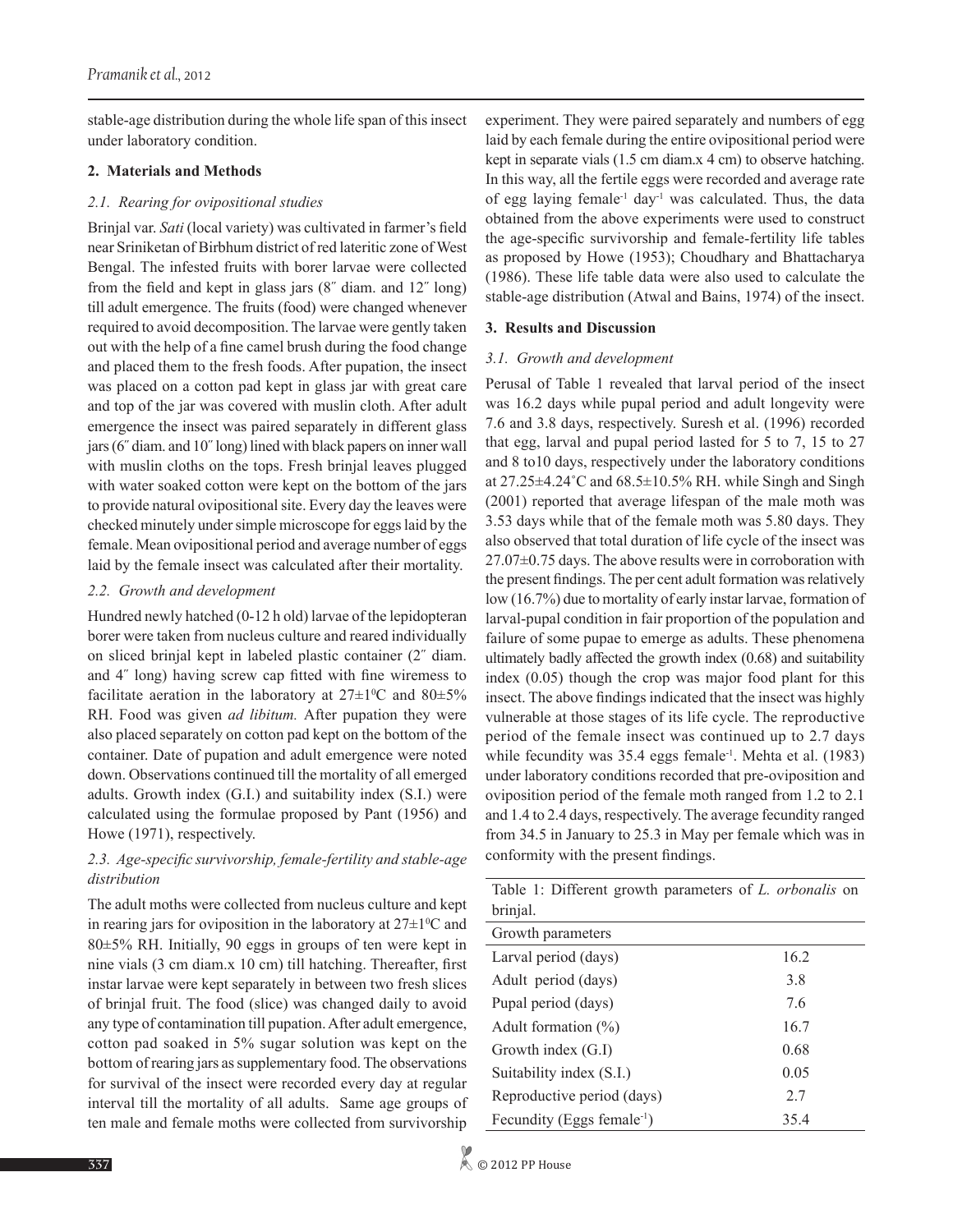#### *3.2. Age-specific survivorship*

More or less gradual decrease of age specific survival (lx) of *L. orbonalis* was recorded during the whole experimental period except the period between 16 to 17 days. A sharp decline in survival of the insect was observed in those two days. This might be due to death of the larvae which failed to pupate or death inside the pupal case. This stage is highly vulnerable to the insect as a slight disturbance in this period may result in failure to complete the generation. Confirmation of pupal mortality within the pupal case is difficult. Hence, similar to embryonic mortality, pupal mortality was also assumed homogenous throughout the pupal period. As a result, a steady decline in insect population was recorded during this period. Thereafter, mortality of the insect slightly slowed down for a short period due to survival of neonate adults. But during post-oviposition period survival again started to decline at a regular basis till mortality of all the survived adults (Table 2 and Figure 1). The survivorship curve was found to be similar to that of stair step type curves recorded for holometabolous insects by Odum (1971) was intermediate to Type I and Type II survivorship curves described by Slobodkin (1962) and Deevey (1947). Choudhary and Bhattacharya (1986) recorded similar type of survival pattern in *Creatonotus grangis* and *Spodoptera litura* on winged bean while Chenchiah et al. (2007) in *C. gangis* on artificial diet.

Table 2 and Figure 1 reveal that life expectancy (ex) of *L. orbonalis* gradually decreased with the advancement of age. The expectancy of life was quite higher at early age and at the beginning of life ex was estimated 16.46 days. However, at 16 days it came down to 6.24. Thereafter, the expectancy slightly increased as a large number of insect succeeded to complete pupation. After 18 days, ex again started to decline at a regular pace due to constant pupal mortality and finally came down to 0.5 days on cessation of life of all the survived adults. These findings were corroborated with Chalam et al. (2003) and Shah et al. (2007).



Figure 1: Age specific survivorship (lx) and life expectancy (ex) of *L. orbonalis* on brinjal during whole life period

|                  |       |         |       |       | Table 2: Age specific survivorship of L. orbonalis on brinjal |       |
|------------------|-------|---------|-------|-------|---------------------------------------------------------------|-------|
| X                | $\lg$ | dx      | 100qx | Lx    | Tx                                                            | ex    |
| $\boldsymbol{0}$ | 90.0  | 3.0     | 3.33  | 88.50 | 1481.0                                                        | 16.46 |
| $\mathbf{1}$     | 87.0  | 3.0     | 3.45  | 85.50 | 1392.5                                                        | 16.01 |
| $\overline{c}$   | 84.0  | 4.0     | 4.76  | 82.00 | 1307.0                                                        | 15.56 |
| $\mathfrak{Z}$   | 80.0  | 3.0     | 3.75  | 78.50 | 1225.0                                                        | 15.31 |
| $\overline{4}$   | 77.0  | 3.0     | 3.90  | 75.50 | 1146.5                                                        | 14.89 |
| 5                | 74.0  | 2.0     | 2.70  | 73.00 | 1071.0                                                        | 14.47 |
| 6                | 72.0  | 1.0     | 1.39  | 71.50 | 998.0                                                         | 13.86 |
| 7                | 71.0  | 2.0     | 2.82  | 70.00 | 926.5                                                         | 13.05 |
| 8                | 69.0  | 1.0     | 1.45  | 68.50 | 856.5                                                         | 12.41 |
| 9                | 68.0  | $1.0\,$ | 1.47  | 67.50 | 788.0                                                         | 11.59 |
| 10               | 67.0  | 3.0     | 4.48  | 65.50 | 720.5                                                         | 10.75 |
| 11               | 64.0  | 2.0     | 3.13  | 63.00 | 655.0                                                         | 10.23 |
| 12               | 62.0  | 2.0     | 3.23  | 61.00 | 592.0                                                         | 9.55  |
| 13               | 60.0  | $1.0\,$ | 1.67  | 59.50 | 531.0                                                         | 8.85  |
| 14               | 59.0  | 1.0     | 1.69  | 58.50 | 471.5                                                         | 7.99  |
| 15               | 58.0  | $1.0\,$ | 1.72  | 57.50 | 413.0                                                         | 7.12  |
| 16               | 57.0  | 10.0    | 17.54 | 52.00 | 355.5                                                         | 6.24  |
| 17               | 47.0  | 7.0     | 14.89 | 43.50 | 303.5                                                         | 6.46  |
| 18               | 40.0  | 3.0     | 7.50  | 38.50 | 260.0                                                         | 6.50  |
| 19               | 37.0  | 3.0     | 8.11  | 35.50 | 221.5                                                         | 5.99  |
| 20               | 34.0  | 3.0     | 8.82  | 32.50 | 186.0                                                         | 5.47  |
| 21               | 31.0  | 3.0     | 9.68  | 29.50 | 153.5                                                         | 4.95  |
| 22               | 28.0  | 3.0     | 10.71 | 26.50 | 124.0                                                         | 4.43  |
| 23               | 25.0  | 3.0     | 12.00 | 23.50 | 97.5                                                          | 3.90  |
| 24               | 22.0  | 3.0     | 13.64 | 20.50 | 74.0                                                          | 3.36  |
| 25               | 19.0  | $1.0\,$ | 5.26  | 18.50 | 53.5                                                          | 2.82  |
| 26               | 18.0  | 4.0     | 22.22 | 16.00 | 35.0                                                          | 1.94  |
| 27               | 14.0  | 5.0     | 35.71 | 11.50 | 19.0                                                          | 1.36  |
| 28               | 9.0   | 6.0     | 66.67 | 6.00  | 7.5                                                           | 0.83  |
| 29               | 3.0   | 3.0     | 100.0 | 1.50  | 1.5                                                           | 0.50  |

x: Age of the insect in days; lx: No. surviving at the beginning of each age interval x; dx: No. dying within age interval x to  $x + 1$ ; 100qx: Mortality rate at the age interval x to  $x + 1$ ; Lx: Avg. number survives at the age interval x to  $x + 1$ ; ex: Expectation of life at the beginning of each age interval x.

## *3.3. Female-fertility*

Results presented in the Table 3 revealed that immature stages including the pre-reproductive period of *L. orbonalis* was 25.5 days and oviposition period is only three days. At the beginning of egg laying, survival fraction of female (lx) i.e. proportional survival of female at

the age x was 0.14. As the adults grew older, lx decreased steadily due to death of female moths while natality rate (mx)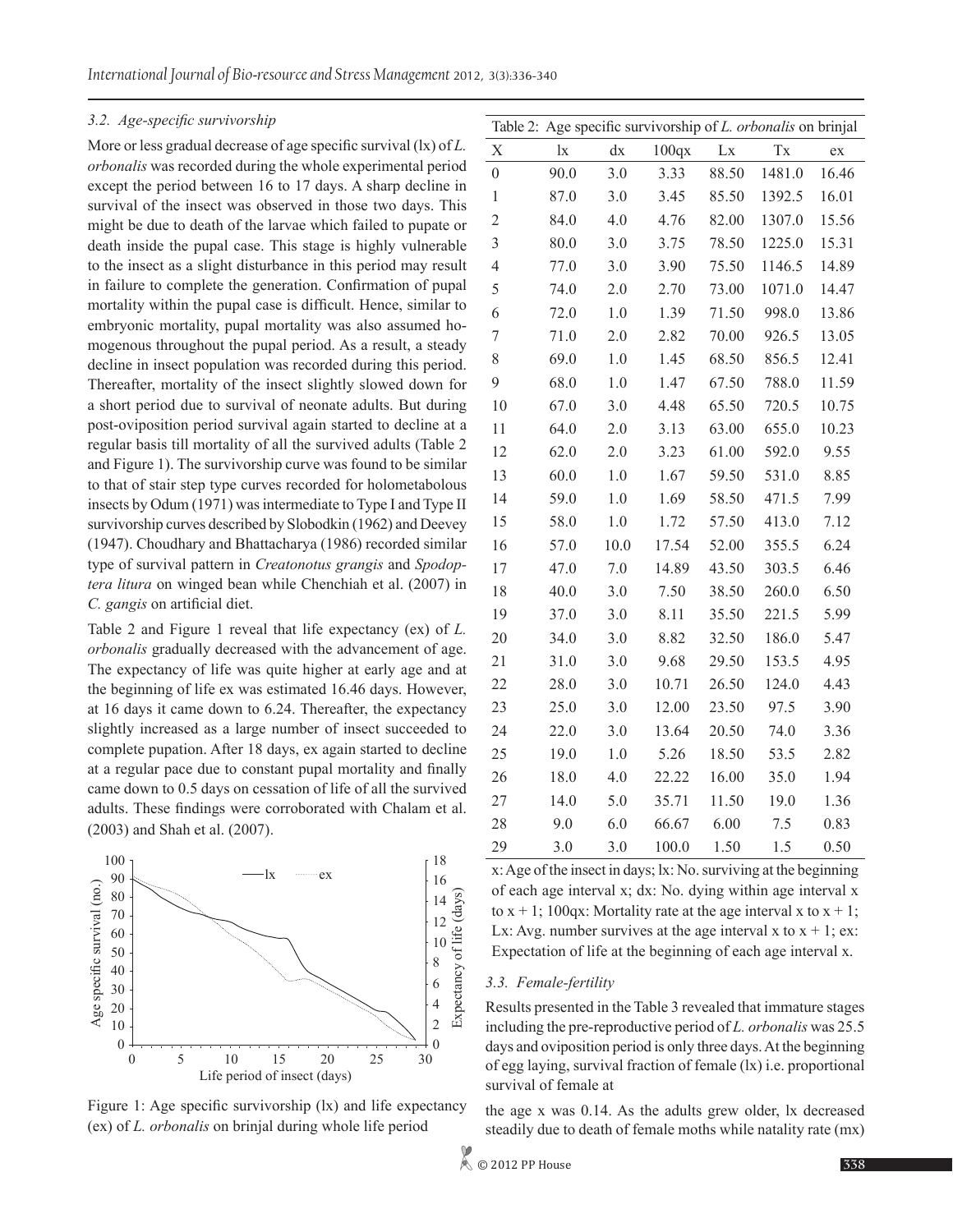| Table 3: Female-fertility life table of L. orbonalis on brinjal |    |      |                                              |                                              |                 |          |
|-----------------------------------------------------------------|----|------|----------------------------------------------|----------------------------------------------|-----------------|----------|
| X                                                               | lх | mx   | lx.max                                       | x.1x.mx                                      | $e^{-rx.lx,mx}$ | $%$ cont |
|                                                                 |    |      |                                              |                                              | $(r=0.0768)$    |          |
| 0.5 to 25.5 days immature stages and pre-reproductive period    |    |      |                                              |                                              |                 |          |
| 26.5 .14                                                        |    | 31.5 | 4.410                                        | 116.865                                      | 0.5759          | 57.656   |
|                                                                 |    |      | 27.5 .09 35.0 3.150                          | 86.6250                                      | 0.3810          | 38.138   |
|                                                                 |    |      | 28.5 .03 12.5 0.375                          | 10.6875                                      | 0.0420          | 4.204    |
| $\Sigma$ x. lx.mx                                               |    |      |                                              | 214.17                                       |                 |          |
| Net reproductive rate $(R_0) = \Sigma$ lx.mx                    |    |      | $7.93$ f f <sup>-1</sup>                     |                                              |                 |          |
| Mean length of generation $(T)$ =                               |    |      | $26.9$ days                                  |                                              |                 |          |
| $\Sigma$ x lx mx/ $\Sigma$ lx mx                                |    |      |                                              |                                              |                 |          |
| Approximate rate of increase $(r_{\text{approx}})$              |    |      | $0.0767$ f f <sup>-1</sup> day <sup>-1</sup> |                                              |                 |          |
| $=$ $\log_e R / T$                                              |    |      |                                              |                                              |                 |          |
| Actual rate of natural increase                                 |    |      |                                              | $0.0768$ f f <sup>-1</sup> day <sup>-1</sup> |                 |          |
| $(r_{\text{accurate}})$                                         |    |      |                                              |                                              |                 |          |
| Finite rate of increase ()= $e^{r(\text{accurate})}$            |    |      |                                              | $1.07$ f f <sup>-1</sup> day <sup>-1</sup>   |                 |          |
| Potential fecundity (Pf)= $\lambda$ mx                          |    |      |                                              | 79.0 f f <sup>1</sup>                        |                 |          |
| Doubling time $(DT) = log_e 2 / log_e \lambda$                  |    |      |                                              | $9.02$ days                                  |                 |          |
| Monthly rate of increase (MRI) = $\lambda^{30}$                 |    |      |                                              | $7.61~f f^{-1}$                              |                 |          |

x: Pivotal age in days; lx: Survival fraction of females; mx: Natality rate; % cont: % contribution of each group towards 'r'; f  $f<sup>1</sup>$ : females/ female

i.e. number of female off-springs produced per female at the age x did not show any similarity during the whole length of reproductive period. These results were in conformity with Shah et al. (2007). The net reproductive rate  $(R_0)$  was estimated 7.93 females female<sup>-1</sup> while mean length of generation  $(T)$  was 26.9. The net reproductive period and approximate length of generation time for *Aphis gossypii* on okra was 25.62 females female-1 generation-1 and 11.09 days, respectively (Shah et al., 2007) while corrected mean generation time of *Myzus persicae* on cauliflower was 18.92 (Bijaya et al., 2002).

The approximate rate of increase  $(r_{\text{approx}})$  was slightly lesser than actual rate of natural increase  $(r_{\text{accurate}})$  indicated the population trends towards overlapping generations (Southwood, 1978). The finite rate of increase ( $\lambda$ ) was 1.07 females female<sup>-1</sup> day<sup>-1</sup>, potential fecundity (Pf) was 79.0 females female-1 and monthly rate of increase (MRI) was 7.61 females female<sup>-1</sup> while time required for population to double (DT) was 10.25 days (Table 3). The approximate capacity for increase, true intrinsic rate of increase, daily finite rate of increase, weekly multiplication and doubling time for *A. gossypii* on okra was 0.292 females female-1 day-1, 0.321 females female-1 day-1,1.379 females female<sup>-1</sup> day<sup>-1</sup>, 9.493 times and 2.155 days, respectively (Shah et al.*,*2007).

#### *3.4. Stable-age distribution of L. orbonalis*

The findings of the results on stable-age distribution of the insect on brinjal indicated that on reaching the stable age, the

maximum contribution to the population distribution was made by larval stage (61.70%) followed by egg stage (30.45%) while per cent contribution by both pupal and adult stages was far lower than the above two stages.

It is well understood that the natural rate of increase of any biological population always tends to reach at highest level to make the population stable in the nature. In the present investigation, it was observed that on reaching  $r_{\text{accurate}}$  the per cent distribution of this insect population decreased gradually with the increase of developmental periods (Table 4). The

| Table 4: Stable-age distribution of <i>L. orbonalis</i> on brinjal |       |                |               |               |         |  |
|--------------------------------------------------------------------|-------|----------------|---------------|---------------|---------|--|
| X                                                                  | Lx    | $e^{-r(x+1)}$  | Lx.           | %Distribution |         |  |
|                                                                    |       | $(r = 0.0732)$ | $e^{-r(x+1)}$ |               |         |  |
| $\boldsymbol{0}$                                                   | 0.885 | 0.9260         | 0.8195        | 11.32         | Egg     |  |
| 1                                                                  | 0.855 | 0.8576         | 0.7332        | 10.14         | (30.45) |  |
| $\overline{2}$                                                     | 0.820 | 0.7942         | 0.6512        | 8.99          |         |  |
| 3                                                                  | 0.785 | 0.7355         | 0.5773        | 7.98          | Larva   |  |
| $\overline{4}$                                                     | 0.755 | 0.6811         | 0.5142        | 7.12          | (61.70) |  |
| 5                                                                  | 0.730 | 0.6307         | 0.4604        | 6.37          |         |  |
| 6                                                                  | 0.715 | 0.5841         | 0.4176        | 5.78          |         |  |
| 7                                                                  | 0.700 | 0.5409         | 0.3786        | 5.24          |         |  |
| 8                                                                  | 0.685 | 0.5009         | 0.3431        | 4.75          |         |  |
| 9                                                                  | 0.675 | 0.4639         | 0.3131        | 4.33          |         |  |
| 10                                                                 | 0.655 | 0.4296         | 0.2814        | 3.89          |         |  |
| 11                                                                 | 0.630 | 0.3978         | 0.2506        | 3.47          |         |  |
| 12                                                                 | 0.610 | 0.3684         | 0.2247        | 3.12          |         |  |
| 13                                                                 | 0.595 | 0.3412         | 0.2030        | 2.81          |         |  |
| 14                                                                 | 0.585 | 0.3160         | 0.1848        | 2.56          |         |  |
| 15                                                                 | 0.575 | 0.2926         | 0.1682        | 2.33          |         |  |
| 16                                                                 | 0.520 | 0.2710         | 0.1409        | 1.95          |         |  |
| 17                                                                 | 0.435 | 0.2509         | 0.1091        | 1.50          | Pupa    |  |
| 18                                                                 | 0.385 | 0.2324         | 0.0894        | 1.23          | (6.96)  |  |
| 19                                                                 | 0.355 | 0.2152         | 0.0764        | 1.05          |         |  |
| 20                                                                 | 0.325 | 0.1993         | 0.0647        | 0.89          |         |  |
| 21                                                                 | 0.295 | 0.1845         | 0.0544        | 0.75          |         |  |
| 22                                                                 | 0.265 | 0.1709         | 0.0453        | 0.62          |         |  |
| 23                                                                 | 0.235 | 0.1583         | 0.0372        | 0.51          |         |  |
| 24                                                                 | 0.205 | 0.1466         | 0.0300        | 0.41          |         |  |
| 25                                                                 | 0.185 | 0.1357         | 0.0251        | 0.34          | Adult   |  |
| 26                                                                 | 0.160 | 0.1257         | 0.0201        | 0.27          | (0.89)  |  |
| 27                                                                 | 0.115 | 0.1164         | 0.0339        | 0.18          |         |  |
| 28                                                                 | 0.060 | 0.1078         | 0.0064        | 0.08          |         |  |
| 29                                                                 | 0.015 | 0.0998         | 0.0014        | 0.02          |         |  |

x: Pivotal age in days; Lx: Survival fraction of females; Figures in parentheses indicate % distribution of different age groups